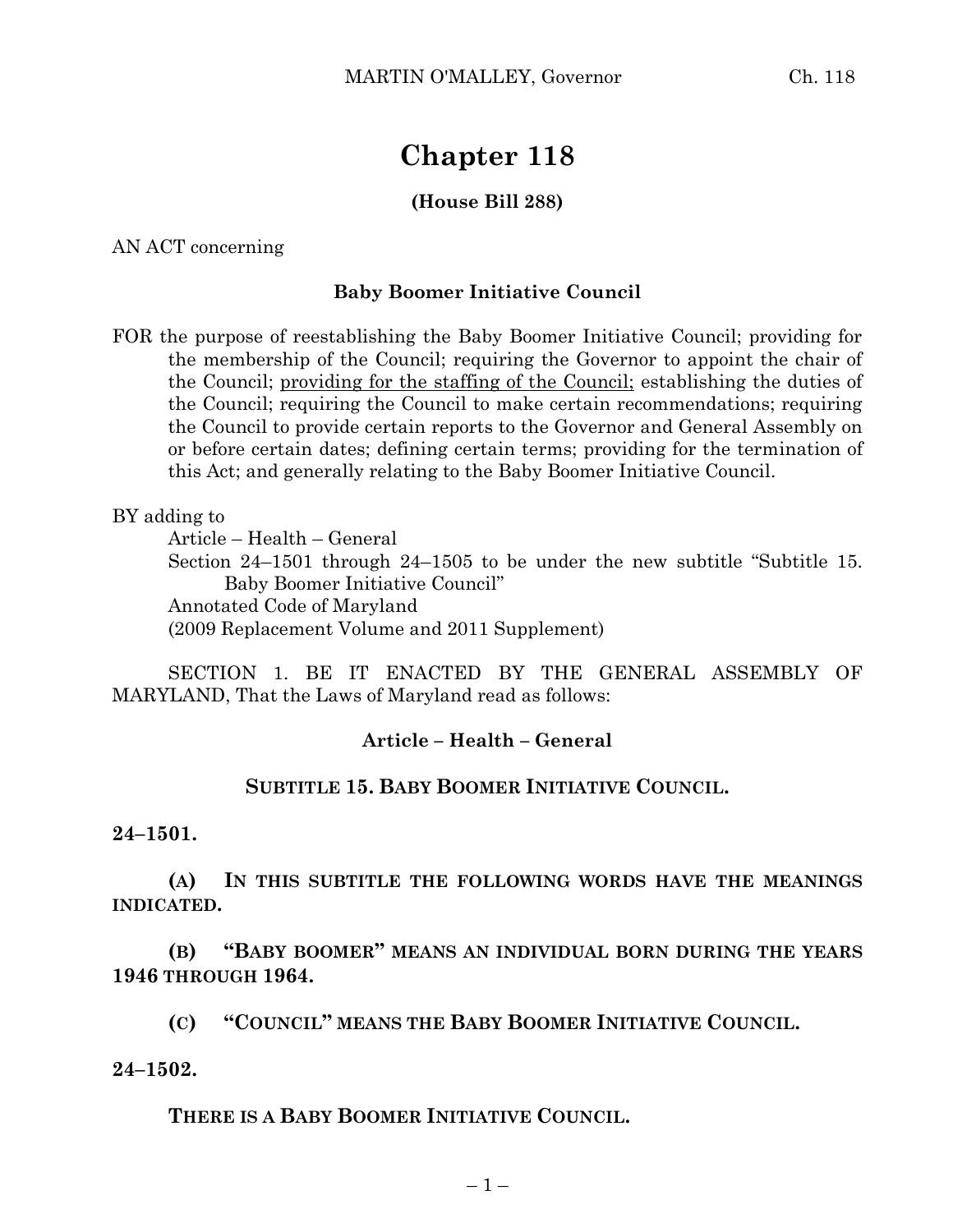**24–1503.**

**THE COUNCIL CONSISTS OF THE FOLLOWING MEMBERS:**

**(1) ONE REPRESENTATIVE OF THE DEPARTMENT OF AGING;**

**(2) ONE REPRESENTATIVE OF THE DEPARTMENT OF BUSINESS AND ECONOMIC DEVELOPMENT;**

**(3) ONE REPRESENTATIVE OF THE DEPARTMENT OF LABOR, LICENSING, AND REGULATION'S DIVISION OF WORKFORCE DEVELOPMENT AND ADULT LEARNING;**

**(4) ONE REPRESENTATIVE OF THE DEPARTMENT OF HEALTH AND MENTAL HYGIENE;**

**(5) THE DEAN OF THE UNIVERSITY OF MARYLAND'S SCHOOL OF PUBLIC HEALTH, OR THE DEAN'S DESIGNEE;**

**(6) ONE REPRESENTATIVE OF THE BUSINESS COMMUNITY, APPOINTED BY THE GOVERNOR;**

**(7) ONE REPRESENTATIVE OF UNITED SENIORS OF MARYLAND;**

**(8) ONE REPRESENTATIVE OF AARP MARYLAND;**

**(9) ONE REPRESENTATIVE FROM THE STATE CHAMBER OF COMMERCE;**

**(10) ONE REPRESENTATIVE OF THE NONPROFIT VISIONARY INSTITUTE FOR TOTAL AGELESS LIVING, INC., WHO IS ENGAGED IN BABY BOOMER AGING INITIATIVES;**

**(11) ONE REPRESENTATIVE OF A MARYLAND FOUNDATION; AND**

**(12) ONE REPRESENTATIVE FROM MARYLAND'S SOCIETY OF HUMAN RESOURCE MANAGEMENT STATE COUNCIL.**

**24–1504.**

**(A) THE GOVERNOR SHALL APPOINT THE CHAIR OF THE COUNCIL.**

**(B) THE UNIVERSITY OF MARYLAND SCHOOL OF PUBLIC HEALTH SHALL PROVIDE STAFF FOR THE COUNCIL.**